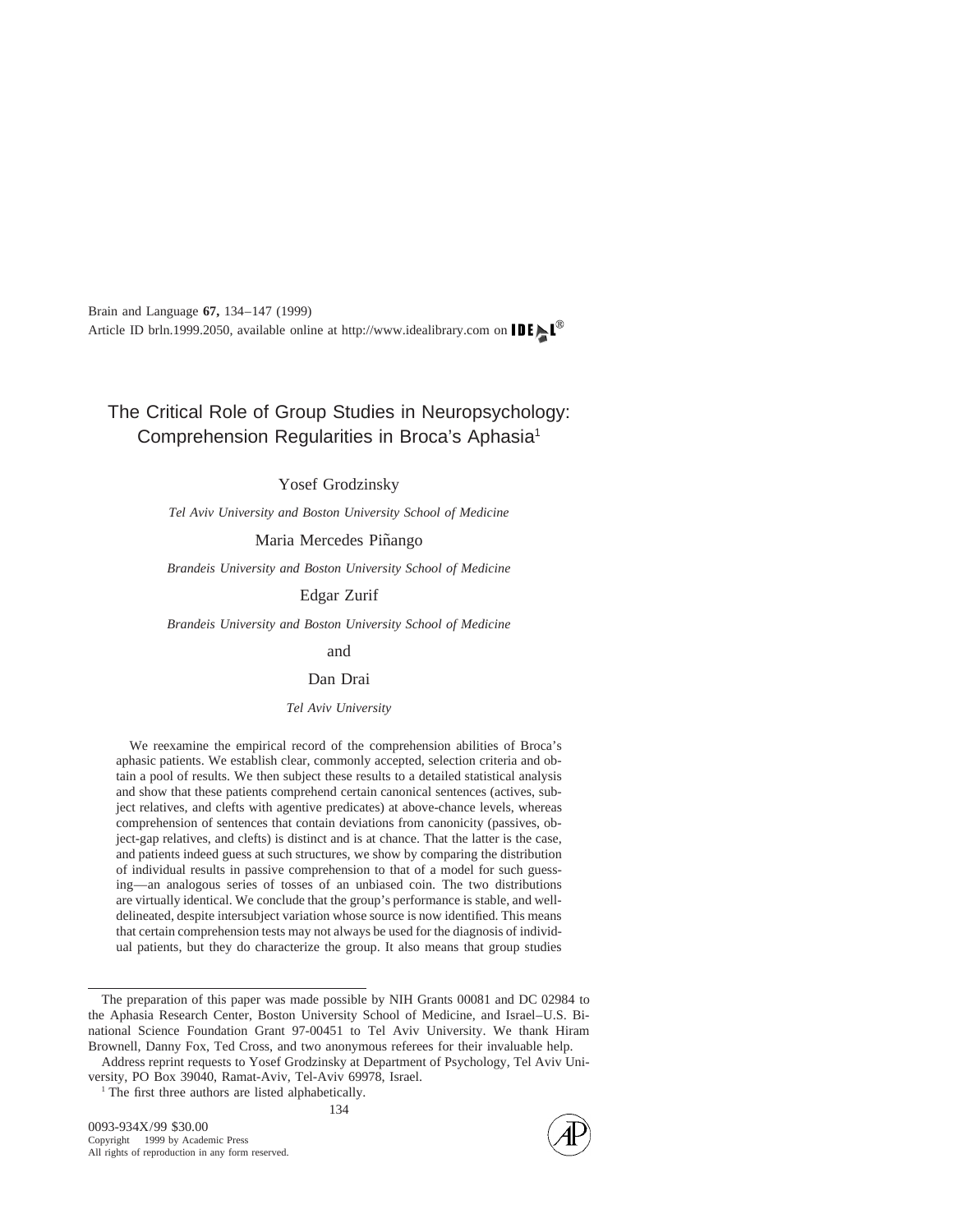are not just a valid option in neuropsychology; they are a must, since demonstrations like ours indiciate very clearly that single-case studies may be misleading. As we show, the findings from any one patient, without the context of a group, may give a distorted picture of the pathological reality. Our conclusions thus promote studies of groups of brain-damaged patients as a central tool for the investigation of brain/ behavior relations. 1999 Academic Press

#### AN APPARENT CONTRADICTION

Repeated pleas for more precision in the examination of neuropsychological data have led to a split in the field. There are these who, following a long tradition of scientific practice, believe that clinically formed groups of patients are the right means for studying brain/behavior relations (cf., for instance, Zurif, Swinney, & Fodor, 1991); and there are those who, believing that functional lesions cannot be inferred on the basis of clinical category, commend single-case studies as the only valid method to investigate behavior subsequent to brain damage (Caramazza, 1986, and many related papers). Broca's aphasia has been at the heart of the attack on group studies. This syndrome has been argued to be epiphenomenal. The claim is that linguistic behavior, once examined at a sufficient level of detail, reveals vast interpatient variation that defies generalization or inference to a theory.

This claim has already been challenged (e.g., Zurif, Gardner, & Brownell, 1991; Zurif et al., 1991; Grodzinsky, 1991). Here, we focus on one of its aspects and show that group studies are not just a legitimate strategy; they are a must. We discuss the debate on the interpretation of comprehension scores of agrammatic Broca's aphasics (and the ensuing diagnostic and methodological conclusions). At the heart of this debate lie scores obtained for the comprehension of the passive construction and the relation they maintain with those obtained for active sentences. For some reason, the active/passive distinction has captured the imagination of many, leading to a large number of experiments that test the comprehension of these structures by Broca's aphasics. We are thus fortunate to have a relatively broad database that gives a more reliable picture of the state of affairs than anywhere else in aphasia. There are two contrary claims concerning the data, in line with the two positions above. It has been claimed that the comprehension of actives and passives in agrammatic Broca's aphasia varies randomly across patients; at the same time, it has been argued that despite certain individual variation, a uniform pattern emerges: the patients perform at above-chance level for active sentences and at chance for passives.

Both views are data driven. In a field that purports to be governed by rational considerations, this situation is intolerable and must be corrected somehow. At the very least, one of the two interpretations of the data is false.

At issue is the relevance of traditional diagnostic categories to the study of brain–language relations and thus the value of group analyses. The resolution of this matter is crucial. Both Broca's and Wernicke's aphasia have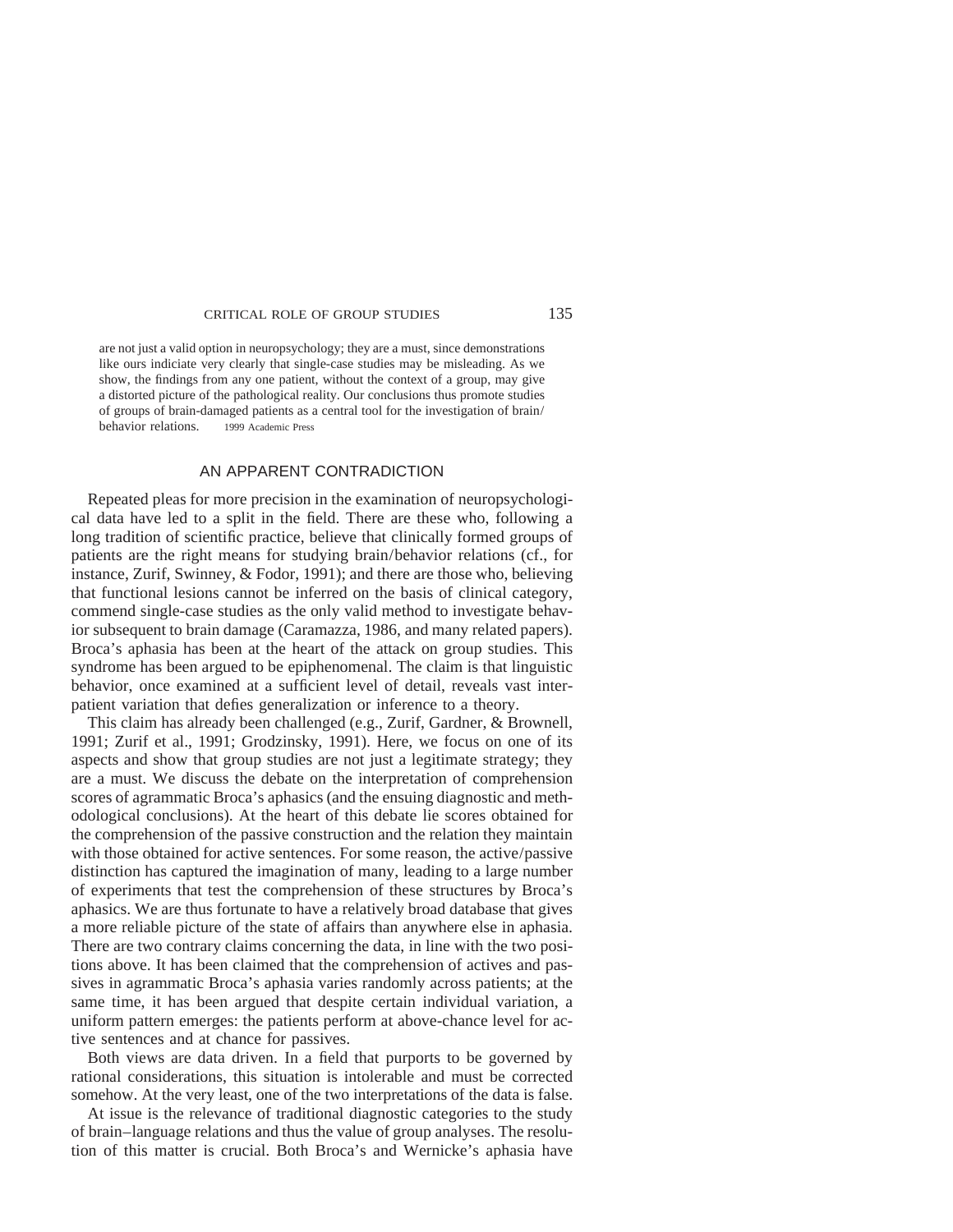lesion localizing value (with a grain size at least equal to, if not better than, that provided by fMRI data). Therefore, discovering syndrome-specific structural patterns will lead to significant generalizations concerning the neurological underpinnings of linguistic capacity. Indeed, we assume that this payoff is what impels the great amount of attention devoted to comprehension and the active-passive contrast—in Broca's aphasia. However, if there is no reliable comprehension pattern for Broca's aphasia, there is no particular reason to continue to focus on this syndrome.

We take this last possibility very seriously. Accordingly, we examine here all the relevant data, published between 1980 and 1996, of which we are aware. And to forecast the outcome of our examination, the data will strongly support a syndrome-based approach. That is, although we observe some variation in the patients' comprehension, this variation is statistically well behaved, forming a clear and explicable pattern. Moreover, our analysis indicates that single-case studies are highly misleading in certain circumstances. In what follows, we go through the steps leading to these conclusions.

## EXPERIMENTAL OUTCOMES AND UNBIASED COIN-TOSS DISTRIBUTIONS

We begin by reflecting on possible outcomes of tests with binary-choice designs which have multiple tokens or trials (as do most syntactic comprehension tests in aphasia, in which a subject is asked to associate two semantic roles with two sentential positions—a binary choice). Even without information about the content of the tests (with *n* tokens, each with two possible responses, call them Nos. 1 and 2), we can easily determine that these tests allow exactly three possible outcomes: for any one subject, either response 1 is dominant in the scores or response 2 is dominant or neither is dominant; that is, both 1 and 2 responses are equally present in the subject's scores (give or take a bit).

We can thus distinguish two types of numerical patterns in the responses: (1) the ''sure'' response, in which subjects confidently and consistently make a choice, i.e, their performance differs from chance (whether their response is correct or incorrect from the experimenter's point of view is another matter);<sup>2</sup> and (2) the ''chance'' response, where subjects have no knowledge (or opinion) regarding the norm, hence no indication as to how to act and choose. Scores will reflect this lack of knowledge; i.e., subjects will vacillate and respond at random by guessing. In the absence of knowledge that will dictate No. 1 or No. 2 choice, they will, effectively, flip an unbiased coin before

<sup>2</sup> What matters to us is whether the subject responded in a manner different from chance. As a matter of fact, this response can be either above chance (''correct'' from the point of view of the accepted norm) or below chance (''incorrect'' or systematically reversed). For the present discussion, this distinction will be suppressed. We are effectively dealing only with performances that are above chance or normatively correct.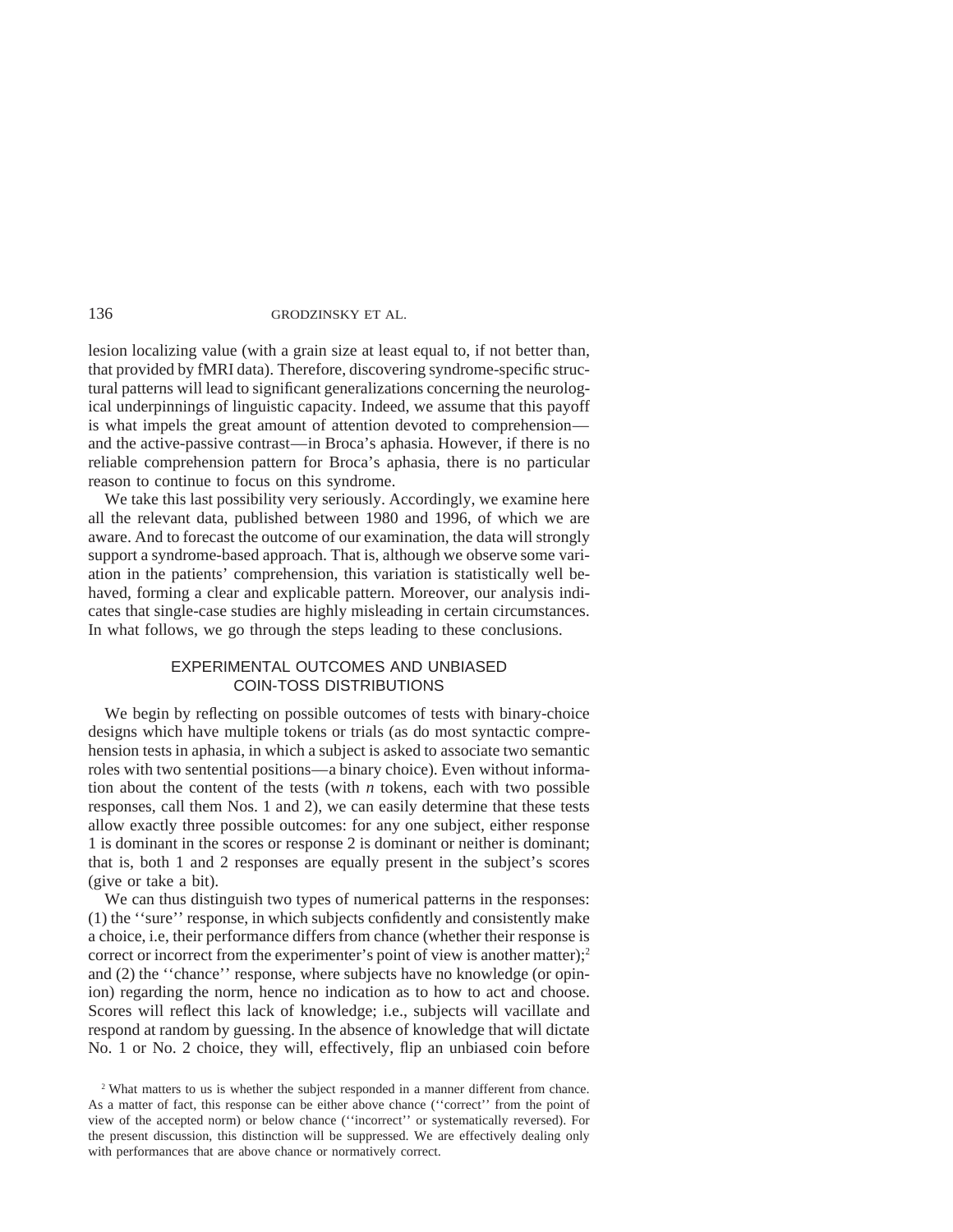each response and follow its dictum (e.g., "heads"  $\Rightarrow$  response 1; "tails"  $\Rightarrow$  response 2).

These considerations force an interpretation of the results only in the context of groups of subjects. In the case of sure responses, having many subjects merely strengthens our belief in the reliability of our data, as we expect the majority to approach 100% sure responses anyway. The situation differs, however, in the case of "chance" responses. Here, each subject can be thought of as flipping a coin and using it as a guide for responding. Does that mean that we will get response 1 half the time and response 2 for the other half? If subjects consult an unbiased coin before responding, this will indeed be the case. For a large enough group of *m* subjects, and given a large enough *n,* the number of 1s and 2s evens out and, thus, of the total number of responses ( $m \times n$ ) there will be about 50% 1s and 50% 2s. Yet does that mean that *each* subject (with a relatively small number of trials *n*) produces exactly *n*/2 No. 1 responses and *n*/2 No. 2s? The short answer is no. Such a result would only be obtained if we could guarantee a constant value for any (short) series of coin tosses; yet it is well known that a series of coin tosses of an unbiased coin distributes binomially around the mean. Throw a coin 10 times and you will get some ratio between heads and tails; throw it another 10 times and you will get, most likely, some other ratio. Over time, heads and tails will even out; yet the sets of 10 throws will have a binomial distribution around 5 heads and 5 tails. So, guessing behavior, which results in chance performance, cannot, and should not, be 50% correct per subject. Rather, it should be binomially distributed around the mean of 50% correct level. We can now see why results from multiple subjects are so important in this context: in such a response type, each subject flips a coin and uses it for responding to each experimental question. A single subject, then, cannot be used to discern the pattern, if there are experimental conditions that might result in chance performance. This is so because the score of this particular subject may be located anywhere on a binomial curve. We must examine the group in order to discover a pattern.

This is what the foregoing discussion leads to: for patients that are selected on independent grounds, we expect above-chance performance on active sentences; that is, the central tendency of the distribution of responses on this structure should be located close to 100%. We further expect a binomial distribution for the passive responses, with  $\mu$  around the 50% mark. Finally, we expect the difference between the two results to be statistically reliable.

In the remainder of this paper we examine the empirical record along these lines. The critical role of an independent diagnosis leads us to begin with a brief discussion of diagnostic principles that must be applied for the definition of the group. We then review the experimental record and show that the circumstance we have just described is correct: the comprehension performance of Broca's agrammatic aphasics on active sentences is around 100% correct, whereas their performance on (agentive) passives produces a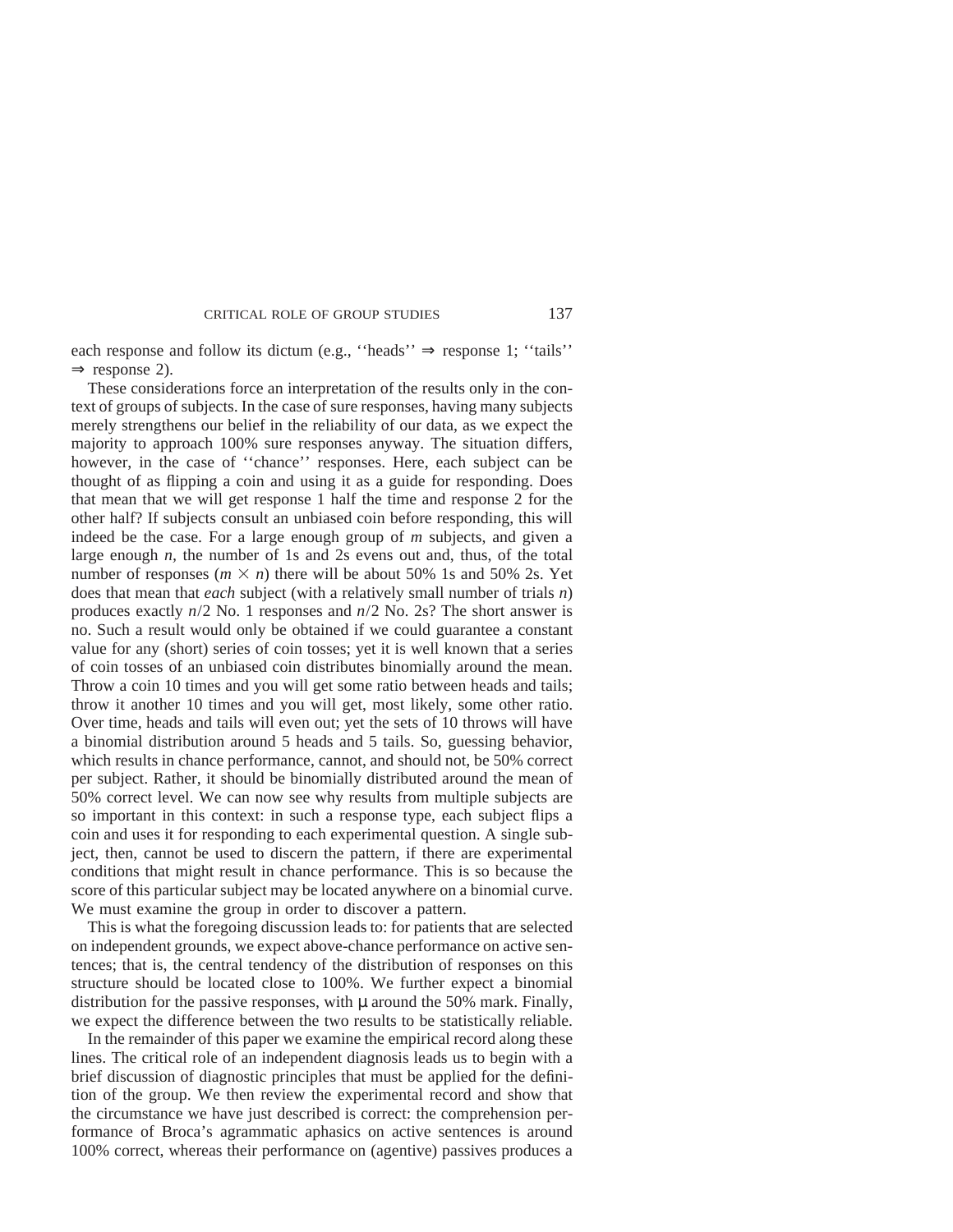binomial distribution (or rather, a variant thereof, that fits our specific situation), with a mean around 50% correct, that is, moreover, reliably different from the distribution of the actives. We further present an analysis along the same lines of all the available studies on comprehension of subject- and object-gap relative clauses and clefts, comparisons that are claimed to bear on the same linguistic distinction as that between active and passive constructions. And the outcome is the same. This set of findings indicates that the comprehension of Broca's agrammatic aphasics is well behaved and follows a model of comprehension according to which actives and subject-gap relatives and clefts are properly comprehended by the patients, whereas passives and object-gap relatives and clefts are guessed at. Finally, we draw some conclusions regarding the relevance of these data for the diagnosis of Broca's aphasia.

### EMPIRICAL RECORD

#### *Subject Selection and Diagnosis*

As a first point, we again note that the claim of there being no discernible comprehension pattern for either actives or passives has long been associated with the so-called "single-subject-only" position (e.g., Caramazza, 1986; Badecker & Caramazza, 1985), according to which group studies are illicit in neuropsychology. This claim has most recently been resurrected in a review of empirical studies titled ''Comprehension of Reversible Sentences in "Agrammatism": A Meta-analysis" (Berndt, Mitchum, & Haedinges, 1996).<sup>3</sup> Of particular relevance for the present discussion is the fact that of the 64 cases which Berndt et al. reviewed (culled from 15 studies reported in the literature between 1980 and 1993), only 36% had a pattern where active sentences were performed better than chance level and passive sentences were understood at a level no different from chance. Of the remaining 64%, about 30% of the patients performed above chance in both conditions whereas 34% exhibited chance performance also in both conditions (Berndt

<sup>3</sup> Berndt et al.'s title notwithstanding, it is a misnomer to call this review a ''meta-analysis.'' A meta-analysis is defined as a compilation of studies (be them published, unpublished, or both) intended to corroborate the evidence behind specific theoretical claims utilizing inferential statistical analyses on the aggregate data. The main purpose of a meta-analysis is thus to allow evidence to count which otherwise would be considered too unreliable (due to a low number of subjects or other such methodological limitation). In Berndt et al.'s review, however, no statistical analyses were carried out beyond binomial tests on each patient's performance per condition and calculation of groupings of patterns. Furthermore, and contrary to normal practice in the elaboration of meta-analyses, all the studies reviewed were inappropriately given the same weight. This ignored the fact that the sample size (of sentences tested) differed widely across studies. These factors make the work presented by Berndt et al. not a meta-analysis, but an incomplete review.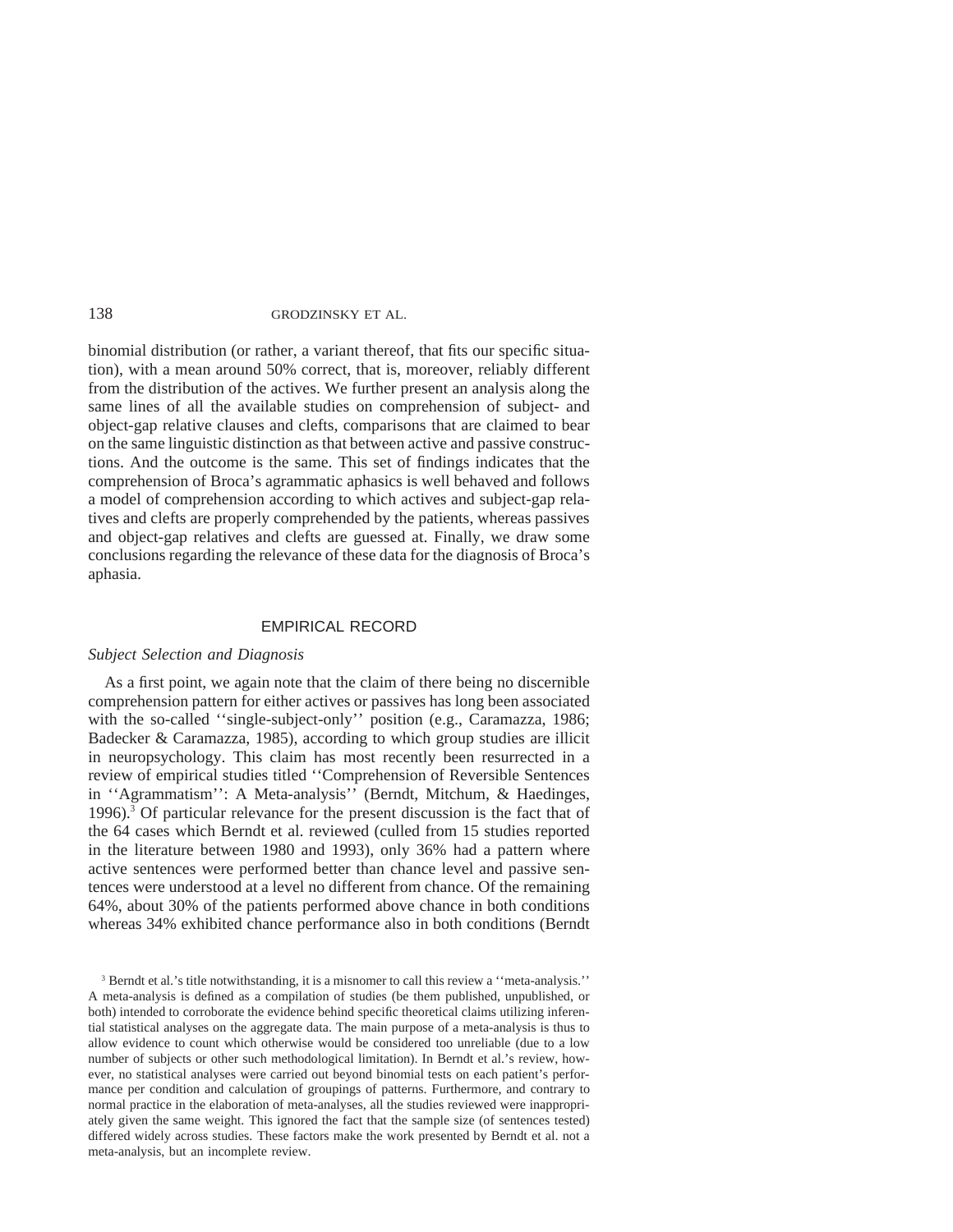et al., 1996, p. 295). This apparent randomness in performance is taken to support the single-case only claim.

This presentation of the data, however, is misleading. Findings such as Berndt et al.'s are, in general, a reflection of the application of the wrong criteria for patient selection. Specifically, data lose clarity when there is a failure to circumscribe subject selection to patients with agrammatism associated only with Broca's aphasia, that is, only with the short, telegraphic, and syntactically simplified and incomplete utterances that figure importantly in the classic Broca's profile. And, this stricture is important: after all, it is the localizing value of Broca's aphasia (and the manner by which it contrasts with Wernicke's) that connects the analysis of aphasic syndromes to neuroanatomy and establishes the different functional commitments of different brain regions.

This issue of patient selection, along with the statistical considerations presented in the introduction, led us then to the following criteria for inclusion, which we applied to the available data that was published between 1980 and 1996:

(a) Subjects must be Broca's aphasics.4 Therefore, it is necessary that each patient tested be classified in terms of the classical taxonomic lines yielded in standardized aphasia batteries and that their lesion sites, if known, be compatible with the neuroanatomical characterization of this syndrome.

(b) Each data entry must be independent. Whenever a subject contributes more than one measurement for the same condition, an averaged performance must be entered.<sup>5</sup>

#### *Actives and Passives in Broca's Aphasia*

In Fig. 1 below, we pooled the results separately for actives and passives, using the ''*Mathematica*'' computer program. We drew the histogram of the recorded performance levels (bin size, 10%). That is to say, we looked at

<sup>4</sup> Incidentally, we note that in Berndt et al.'s (1996) review, of the 42 subjects considered, only 21 were reported to be Broca's aphasic (as classified by the BDAE or some other standardized test battery). This we take to be the main source of the wide heterogeneity in patterns that emerged in their findings.

<sup>5</sup> This point is straightforward and very important. In fact, one serious methodological flaw in Berndt et al.'s analysis was that each instance of a performance of a subject reported was entered as an independent case, whether or not that subject had contributed more than one measurement for the same condition. Thus, if subject FM, for instance, participated in four different studies of active and passive sentences Berndt et al. counted those data as four different measurements, in fact, as four independent data points. This oversight had the direct consequence that in several instances throughout their review, Berndt et al. counted the same subject more than once. Berndt et al. acknowledge that there was multiplicity of measurements per subject but fail to recognize the problem it presented for the validity of their conclusions. The consequence of this mistake was to inflate the database in ways that made their results difficult to interpret. This we believe is another source for the heterogeneity revealed in their findings.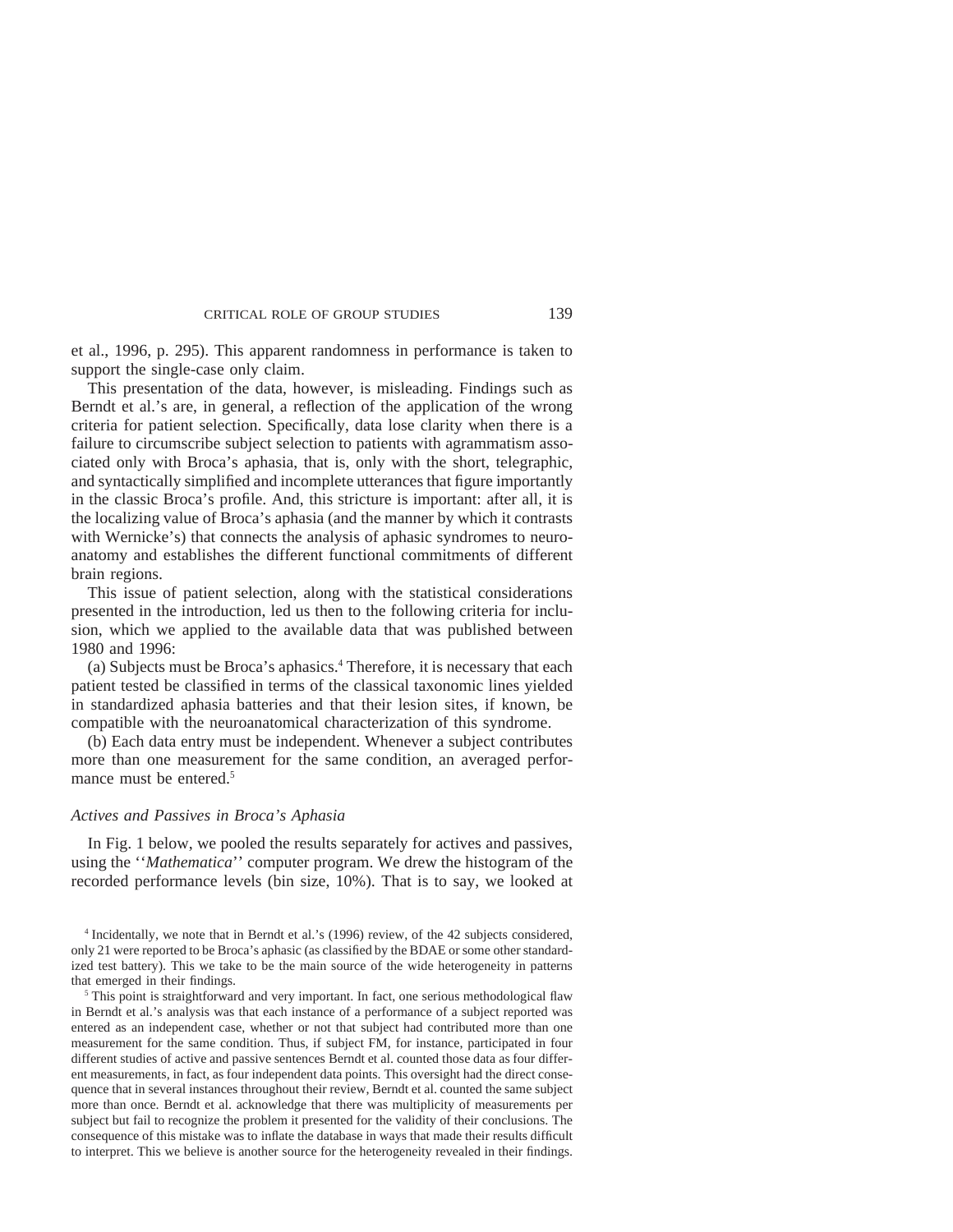

**FIG. 1.** Number of patients vs. performance level in actives (full line) and passives (dashed); scores are for 42 patients (6–48 trials each).

the clustering of subjects around each level of performance, for both the active and the passive constructions. The figure thus shows the number of patients in each performance level.

We further analyzed our results numerically. Measures of central tendency for both the active and the passive condition distributions show that: (a) the active condition is negatively skewed and clusters around a performance level of 86% correct (mean = 83.14, median = 85.5, and mode = 100); and (b) the passive condition, by contrast, clearly clusters around the 50% mark (mean  $= 55.3$ , median  $= 55$ , and mode  $= 50$ ). (In both conditions the number of sentences per patient varied between 6 and 48.) Moreover,  $\chi^2$ tests on the active and passive conditions show that whereas the average performance for active sentences is significantly different from chance  $(\chi^2(1,n = 100) = 43.56, p < .0000)$ , the average performance for passives is not  $(\chi^2(1,n = 100) = 1.59, p > .05)$  (see Appendix 1 for detailed data on each subject's performance on each condition). A repeated-measures *t* test was performed, to reveal a difference between the active and passive conditions ( $t_{(41)} = 9.54$ ,  $p < .001$ ). Actives, then, are well above chance and reliably different from the passives, which are at chance levels.

Notice that the criteria for patient selection are independent of the interpretation that can be given to these patterns. It could well have been the case that implementation of the right criteria for inclusion would have yielded total heterogeneity across subjects. Therefore, the clear active–passive distinction increases our expectations as to the potential of this kind of evidence to inform theories of the normal case—in the sense, that is, that *stable* break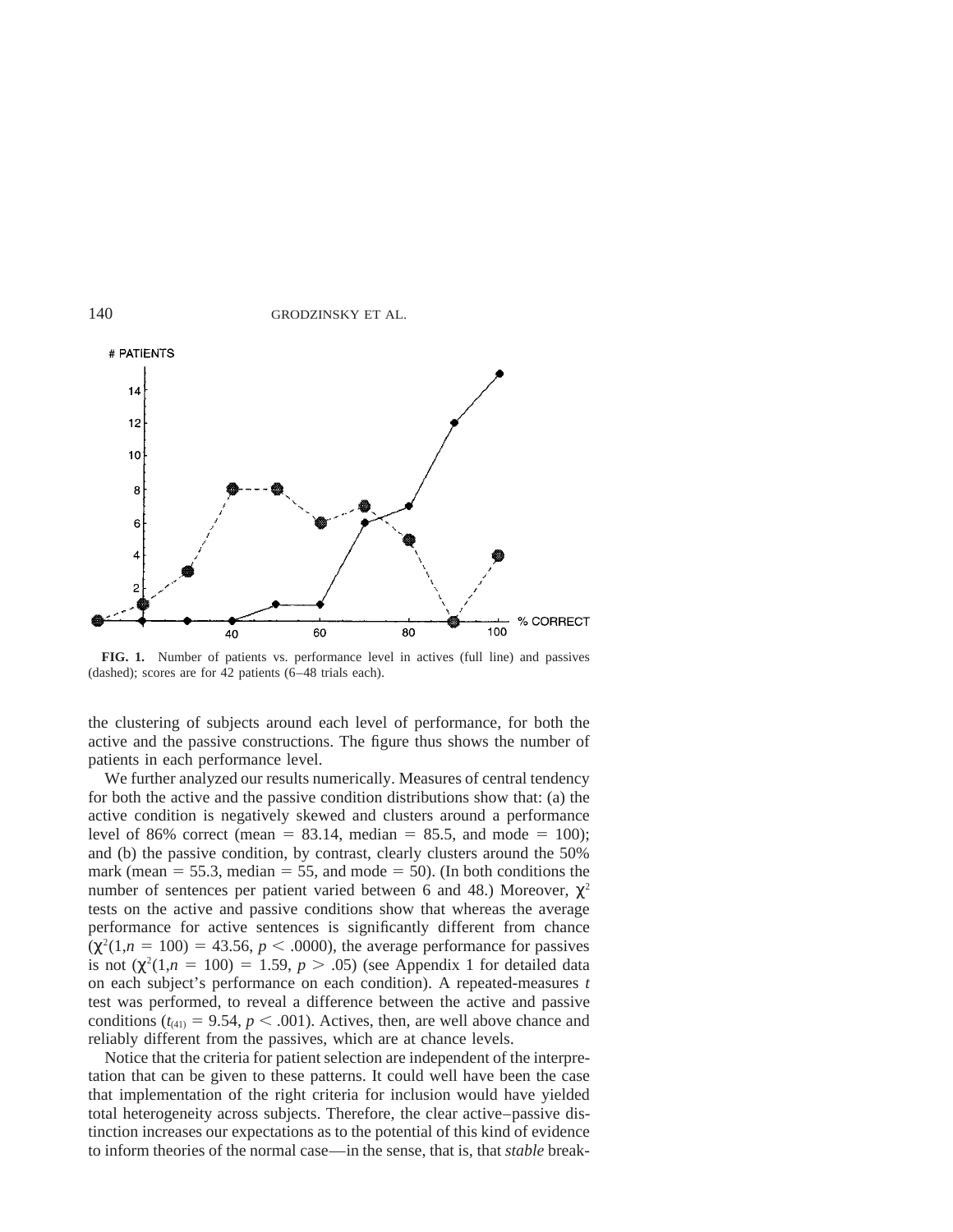down patterns are required if they are to bear upon theories of normal language organization.

As a next step, we sought to characterize the distribution of the passive scores, in order to evaluate the claim that the performance levels of the patients are analogous to flipping a coin. This leads to a model of a series of unbiased coin tosses, namely, a model for a group of *m* ''subjects,'' each having *n* "trials" with  $p = .5$  chance for success. The resulting distribution of the number of successes per subject should thus behave like a binomial distribution  $B(m,n)$ . However, in our particular case there is a slight complication: in the actual data, the number of trials used in different studies is unequal, varying from 6 to 48 test tokens. As a consequence, the data are presented in terms of *percentage of success* for each patient. In such a case the binomial model does not apply strictly speaking. To get around this problem, we simulated this process, rather than devising an analytical formula for such a variation on the binomial function. We built a computer simulation (again using *''Mathematica''*) in which an unbiased coin was tossed repeatedly for each of our 42 subjects, the length of the runs being equal to the diverse number of trials in the tests (between 6 and 48 times). To be faithful to the actual data, we further computed for each subject the percentage (rather than number) of successes. Finally, we pooled the results of many such simulations in order to get a good approximation of the overall distribution of the levels of success in such a situation.

The similarity between the data and the simulation is striking (Fig. 2). They are both symmetric with a mean around 50%, and they are unimodal. Most crucially, they are both open to an almost identical extent, that is, the range of possible performances is as broad in both graphs.



**FIG. 2.** A comparison between the passive data (dashed) and the simulation (full line).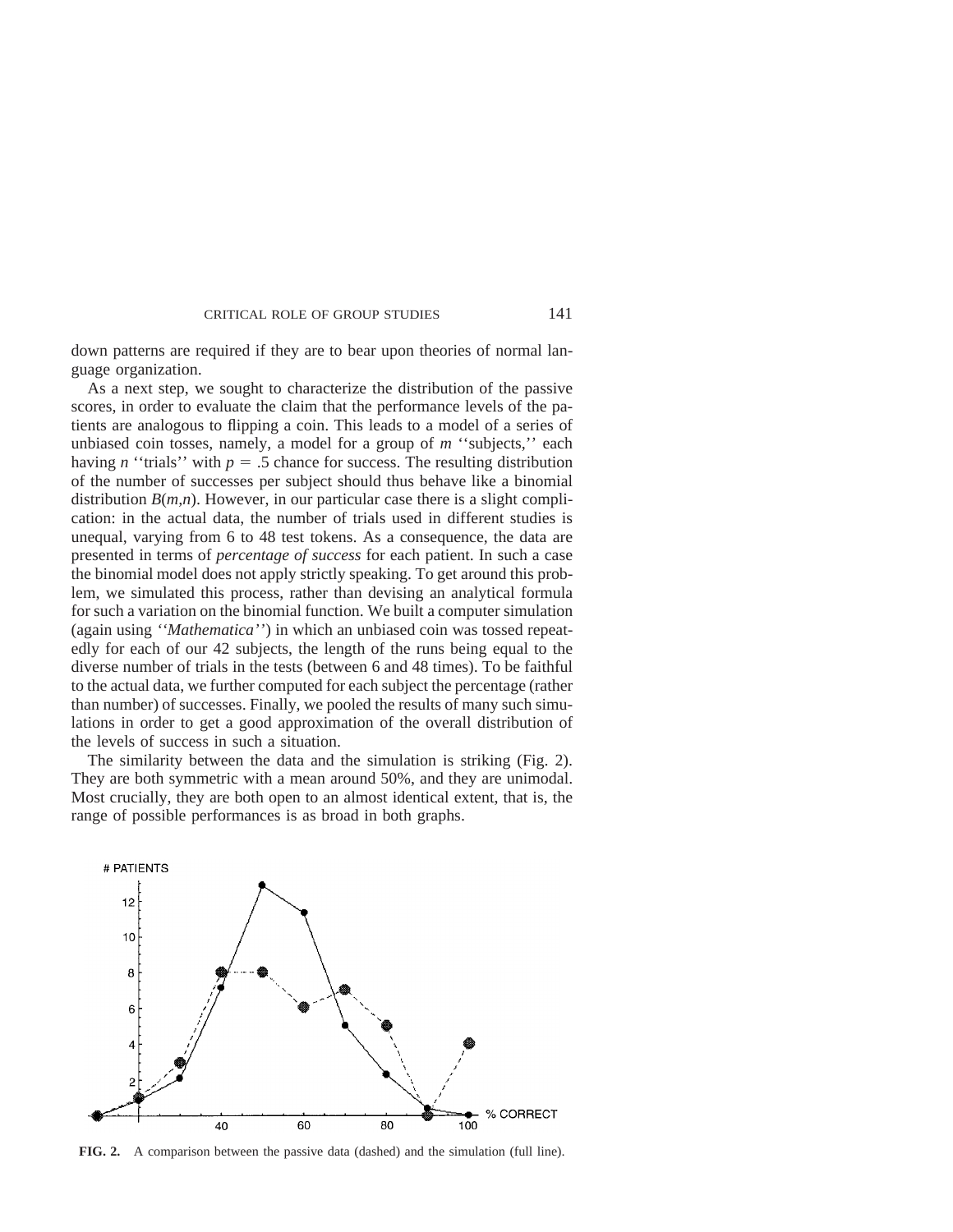Concluding, then, chance performance is equivalent to flipping a coin; a model of the distribution of coin tosses (corrected as our particular case requires) is similar to the actual data from passive; individual variation, thus, is a reflection of this distribution. Broca's aphasics, we can safely conclude, perform at chance levels on comprehension tasks of the passive construction.

#### *Subject and Object Relatives and Clefts in Broca's Aphasia*

Having established the overall reliability of the active–passive contrast in Broca's aphasia, it seems reasonable to pursue a linguistic path in our evaluation of patterns of sparing and loss connected to this syndrome. One important linguistic factor in the active–passive contrast is that the passive, but not the active, involves deviation from canonical order. As it happens, there are other widely investigated contrasts that also feature this difference, namely, subject vs. object relatives and subject vs. object clefts. The choice of this contrast is not accidental: it is analogous in many ways to the active/ passive contrast. These pairs of constructions may, therefore, form a natural class within linguistic theory. A result for relative clauses that is analogous to the one obtained above, will thus be of great value for the proper description of the deficit in Broca's aphasia. Figure 3 reveals that performance in the subject condition (comprising performance for subject relatives and clefts), which like the active preserves canonicity, clusters well above 50% with a mean of 84.11 and a median and mode of 85. By contrast, the distribution of the object condition (comprising performance for object relatives and



**FIG. 3.** A comparison between subject- (full line) and object-gap (dashed) relatives and clefts (17 patients at 10–40 trials per case).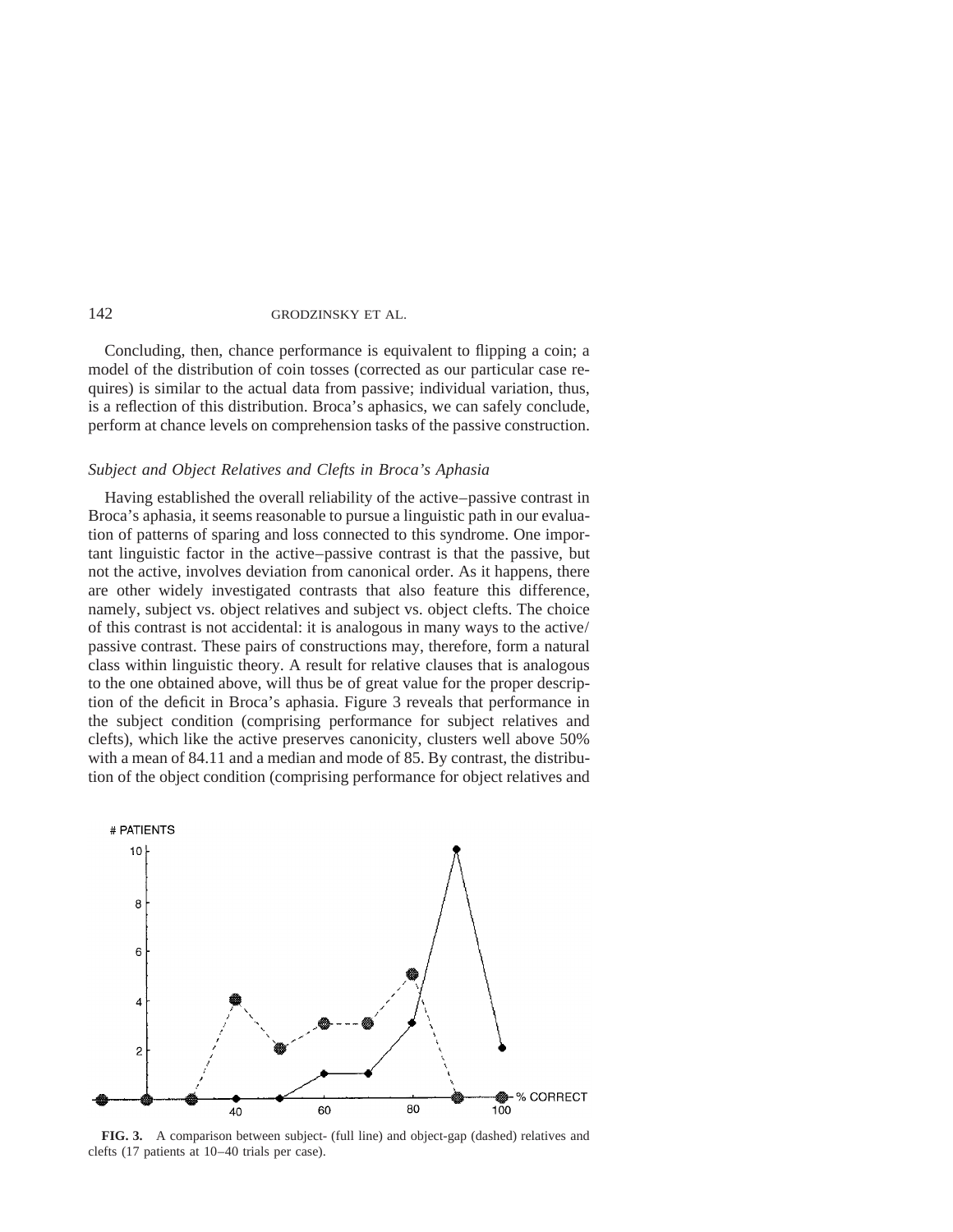clefts) which, like the passive, is noncanonical—shows a clear clustering around 50% with a mean of 58.9, a mode of 80 and a median of 60.

 $\chi^2$  tests on both the relative and the cleft constructions show that whereas average performance for subject clefts and relatives is significantly different from chance  $(χ<sup>2</sup>(1, n = 100) = 46.24, p < .005)$ , average performance for object clefts and relatives is not  $(\chi^2(1, n = 100) = 4, p \gg .1)$  (see Appendix 2 for data on each subject's performance on each condition). A repeatedmeasures *t* test was performed, which discerned a difference between the subject and object relatives  $(t_{(16)} = 7.59, p < .001)$ .

Again we emphasize that the existence of this pattern is only a result of selection criteria independent from any kind of descriptive generalization or interpretation. The existence of this clear contrast, just like the active–passive one, reflects a stable and solid pattern that is most apparent once we move beyond any one subject and look at a set of subjects with syndromerelated characteristics.

### BROCA'S COMPREHENSION—IMPLICATIONS OF ITS REGULAR NATURE

In light of these analyses, it is clear that if we are to seek generalizations concerning brain–language relations, group studies are crucial. Indeed, our analyses point to instances where single-case studies are misleading: in every instance where patients' performances may come in distributions (e.g., chance and perhaps others) and do not converge on single value, one can never know where exactly in the distribution an individual patient's performance falls.

This last conclusion has two important consequences. First, it casts doubts on claims that in Broca's aphasia, the speech production deficit may manifest without an accompanying comprehension problem.<sup>6</sup> That is, cases in which a comprehension problem in passive and object relative and cleft seems absent may be mere distributional artifacts: the patients may have performed at chance, yet their scores happened to be on the higher end of the distribution. In such cases, repeated testing is advisable, because if a deficit exists, the probability of exposing it increases with repeated testing. By the same token, our conclusions weaken the diagnostic value of the active–passive comprehension contrast—it can be used just for a positive, yet not for a negative diagnosis of an individual as a Broca's aphasic, even though it is part and parcel of the overall behavior of the group. That is to say, if a patient performs at chance on passive and object relative clauses, and above chance on actives and subject relatives, we can use these scores for a positive diagnosis; yet the opposite is not true: the diagnosis is not ruled out by other results. What emerges is an interesting situation, in which individual and group char-

<sup>&</sup>lt;sup>6</sup> Whether or not the two deficits fall under the same description is another matter.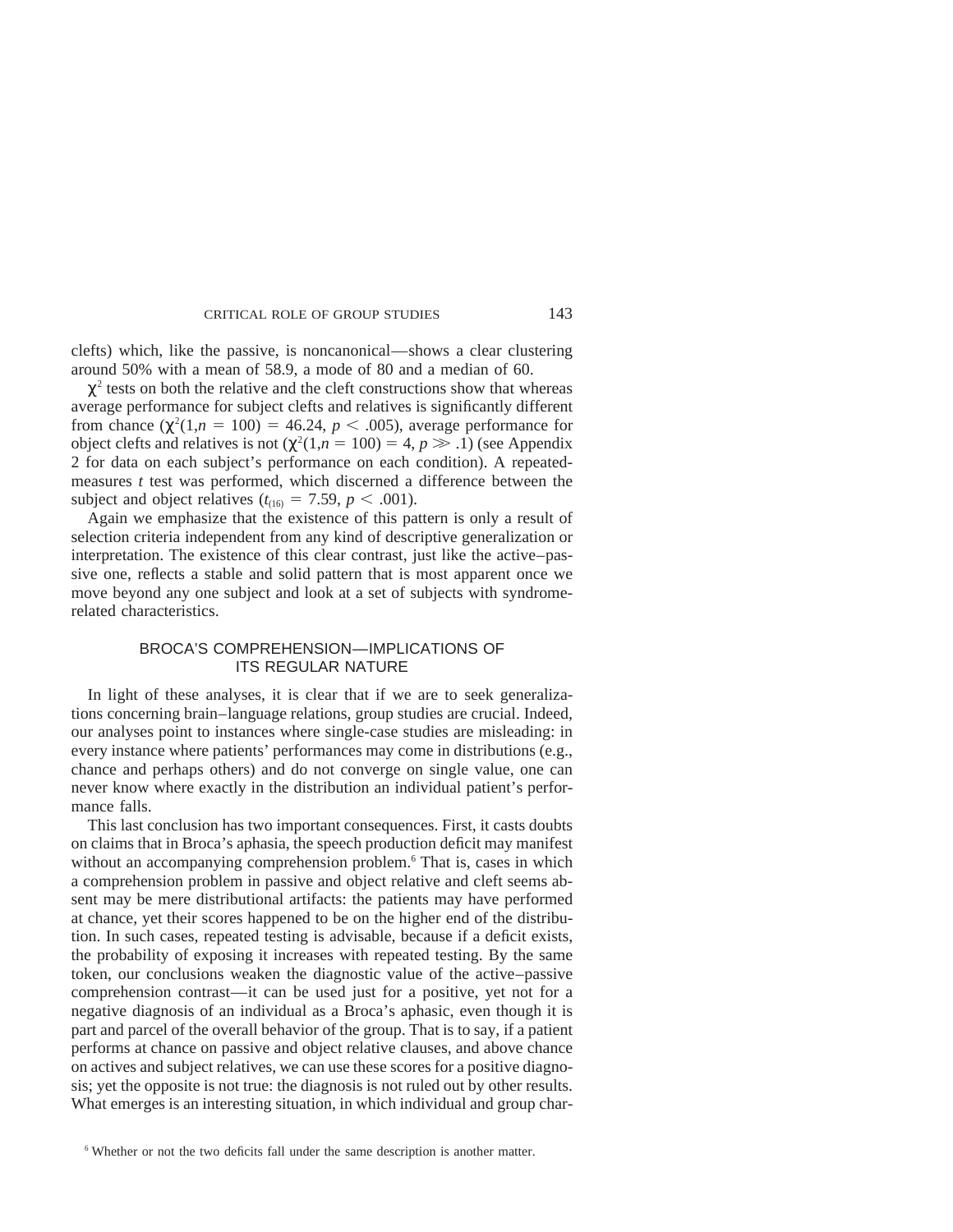acteristics do not necessarily overlap: aphasia manifests certain clinical signs in every individual, yet there are other pathological phenomena that surface clearly only when a group is examined. The diagnosis of each individual case must be done, thus, through the use of other means, most notably, the speech production patterns of the patients and their neuroimaging data.

To conclude, then, proponents of the single-case approach have done an important service to the field by pointing to variation among patients. Here, we take the next step: we show how variation (in this case—in comprehension of structures that deviate from canonicity) can be understood and identify its source. It is a well-defined statistical property of chance performance. Viewed thus, this syndrome presents a very clear comprehension pattern: above-chance performance for active sentences and chance for passives. Moreover, a similar pattern is discerned for the two types of relative clauses and clefts we looked at. As matters stand, this pattern can be captured by the abstract terms of syntactic theory and tied to a disruption to cortically localizable processing resources.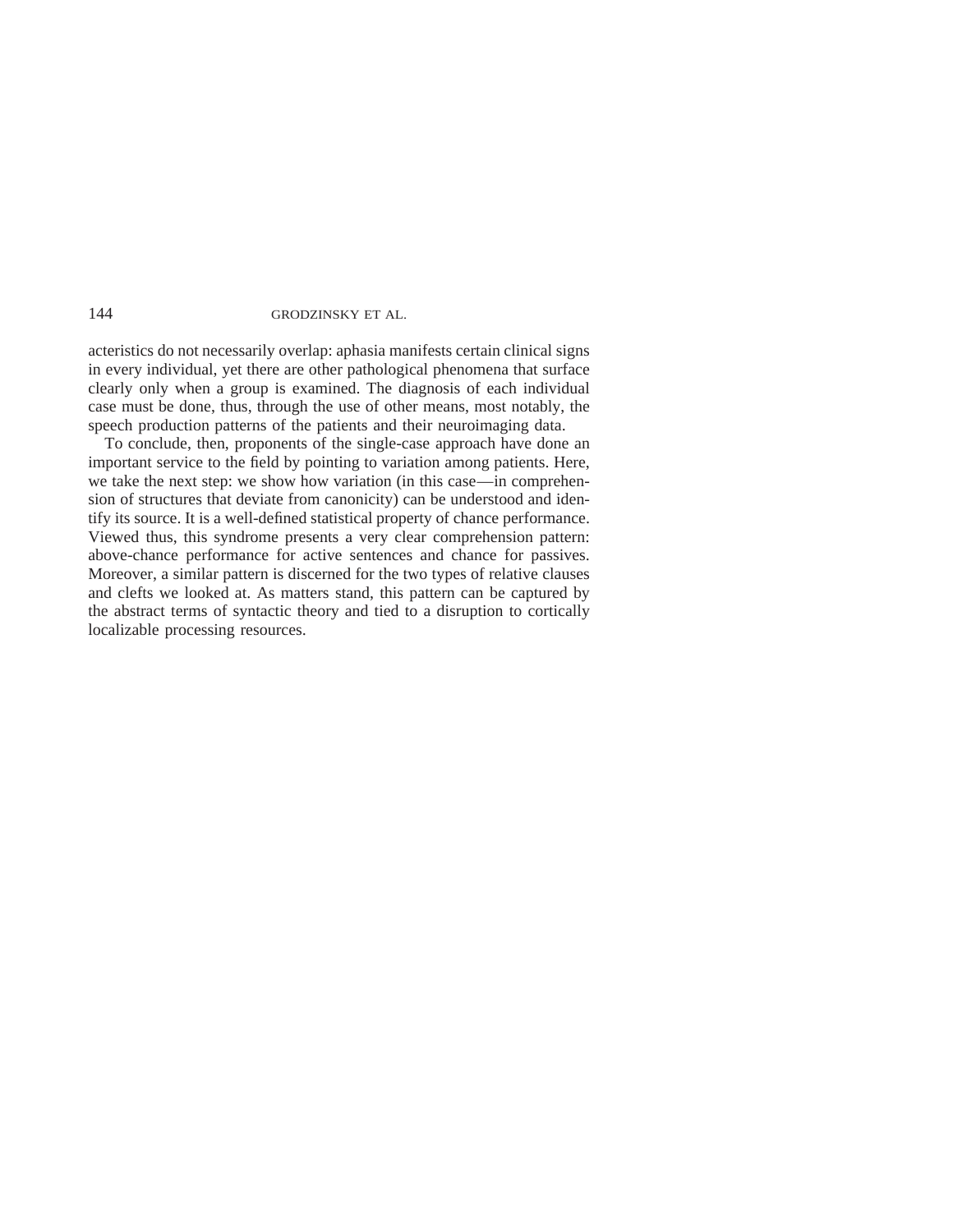| Subject                  | Study                | Active         | Passive |
|--------------------------|----------------------|----------------|---------|
| AB                       | <b>BHPP</b>          | 80             | 40      |
| AK                       | <b>SCGT</b>          | 79             | 42      |
| AT                       | LSS, SLSP            | 67             | 35.5    |
| B                        | G                    | 100            | 29      |
| BL                       | <b>SSM</b>           | 71             | 29      |
| D                        | 86<br>G              |                | 64      |
| <b>DM</b>                | SS, GPM              | 79             | 71      |
| EB                       | LSS                  | 67             | 54      |
| ED                       | 71<br><b>SCGT</b>    |                | 29      |
| EG                       | L                    | 79             |         |
| EM                       | SS<br>96.5           |                | 76      |
| ER                       | <b>BHPP</b><br>90    |                | 40      |
| $\mathop{\hbox{\rm ES}}$ | <b>GPM</b>           | 85             | 35      |
| FA                       | BG                   | 70             |         |
| FC                       | SS, BG, HA           | 85             | 73.25   |
| <b>FM</b>                | OS, SLSP, BSMB, BNC  | 52.6           | 56      |
| GV                       | <b>BHPP</b>          | 90             | 50      |
| HO                       | Н                    | 83             | 50      |
| <b>HR</b>                | <b>SSM</b>           | 96             | 42      |
| HT                       | <b>SSM</b>           | 50             | 54      |
| JG                       | <b>BHPP</b>          | 100            | 40      |
| JR                       | <b>SSM</b>           | 67             | 71      |
| LD                       | <b>SS</b>            | 88             | 63      |
| LS                       | LSS, SLSP            | 83             | 57.5    |
| MB                       | Н                    | 67             | 33      |
| <b>ME</b>                | OS, SLSP             | 92             | 95      |
| MS                       | Н                    | 83             | 17      |
| NF                       | Н                    | 100            | 55      |
| $P$ J                    | OS, SLSP             | 100            | 90.5    |
| POE                      | <b>KvG</b>           | 100            | 100     |
| RB                       | GPM, G               | 100            | 50      |
| <b>RD</b>                | SS, GPM, HA, G       | 100            | 72.38   |
| <b>ROO</b>               | KvG                  | 90             | 45      |
| <b>SL</b>                | H                    | 67             | 33      |
| SP                       | CF                   | 100            | 50      |
| SY                       | Н                    | 100            | 67      |
| <b>TS</b>                | H                    | 83             | 67      |
| <b>VS</b>                | SSM, LSS, SLSP, BSMB | 86.8           | 59.75   |
| WF                       | BG                   | 100<br>100     |         |
| YM                       | <b>BHPP</b>          | 80             | 50      |
| YO                       | H                    | 100            | 67      |
| YY                       | H                    | 100            | 66      |
|                          |                      | Mean:<br>84.85 | 55.28   |

APPENDIX 1 Scores of all Eligible Subjects on the Active and Passives (% Correct)

*Note.* Scores of patient who participated in more than one study are averaged.

BC, Badecker, Nathan, & Caramazza (1991); BG, Balogh & Grodzinsky (1996); BHPP, Beretta, Hartford, Patterson, & Pinango (1996); BSMB, Berndt, Salasoo, Mitchum, & Blumstein (1988); CF, Caplan & Futter (1986); G, Grodzinsky (1995); GPM, Grodzinsky, Pierce, & Marakovitz (1991); HA, Hicock & Avrutin (1995); H, Hagiwara (1993); KvG, Kolk & van Grunsven (1985); L, Linebarger (1990); LSS, Linebarger, Schwartz, & Saffran (1983); OS, Ostrin & Schwartz (1986); SCGT, Shankweiler, Crain, Gorrell, & Tuller (1989); SLSP, Schwartz, Linebarger, Saffran, & Pate (1987); SS, Sherman & Schweickert (1989); SSM, Schwartz, Saffran, & Marin (1980).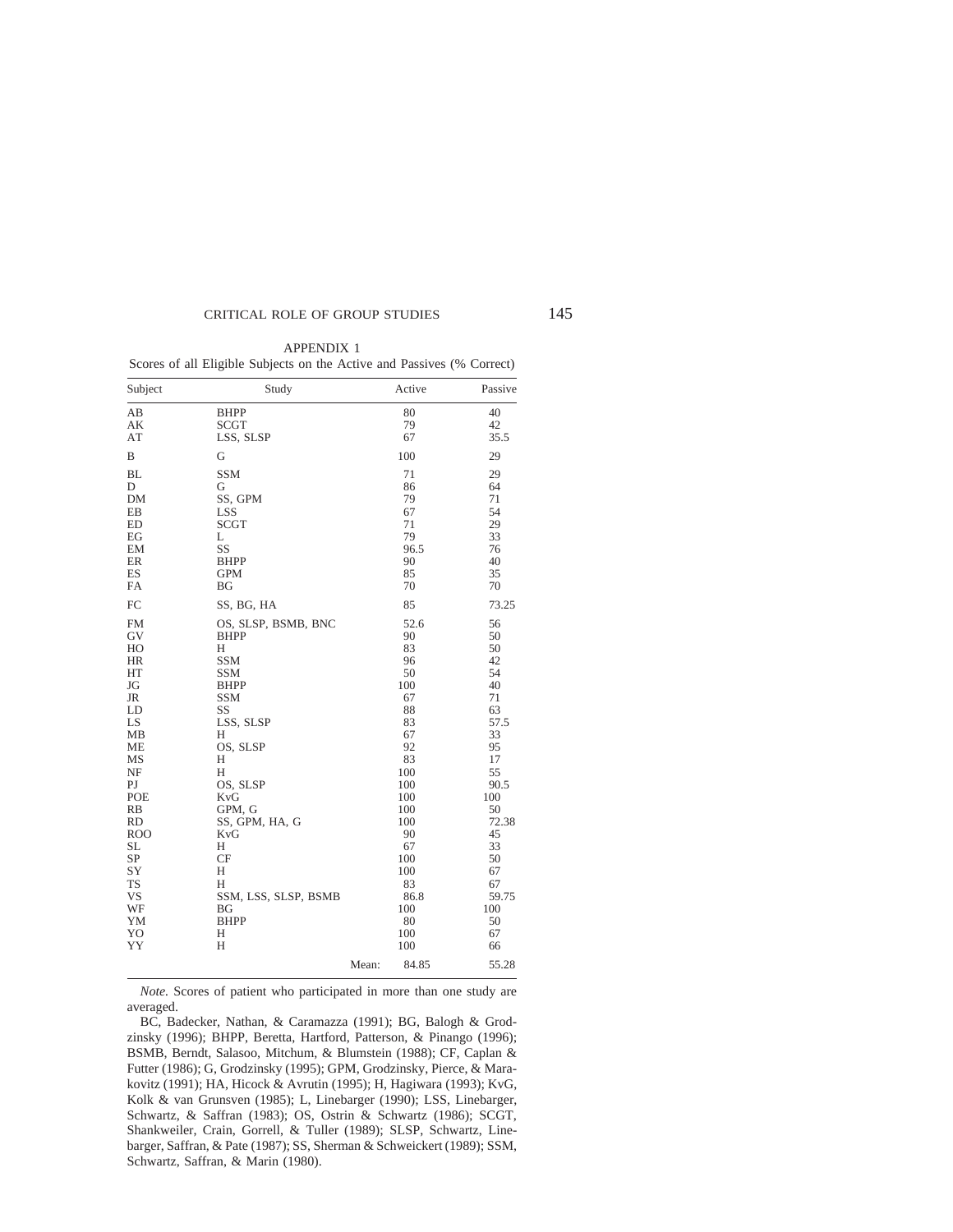#### 146 GRODZINSKY ET AL.

| Subject   | Study       | Subject relative | Object relative |
|-----------|-------------|------------------|-----------------|
| AB        | <b>BHPP</b> | 75               | 45              |
| AT        | LSC         | 85               | 65              |
| DR        | <b>LSC</b>  | 75               | 55              |
| DT        | <b>LSC</b>  | 80               | 40              |
| EM        | G           | 90               | 75              |
| ER        | G           | 85               | 60              |
| ER        | <b>BHPP</b> | 90               | 60              |
| GV        | <b>BHPP</b> | 60               | 40              |
| JG        | <b>BHPP</b> | 85               | 75              |
| LD        | G           | 85               | 35              |
| MJ        | <b>LSC</b>  | 90               | 80              |
| <b>RD</b> | G           | 90               | 35              |
| SP        | CF          | 100              | 66.67           |
| SP        | <b>LSC</b>  | 90               | 65              |
| VM        | LSC         | 95               | 80              |
| <b>VP</b> | LSC         | 85               | 80              |
| YM        | <b>BHPP</b> | 70               | 45              |
|           |             | Mean:<br>84.11   | 58.92           |

APPENDIX 2 Scores of Performances of All Subjects on the Subject- and Object-Gap Relatives and Clefts (% Correct)

*Note.* BHPP, Beretta, Hartford, Patterson, & Pinango (1996); CF, Caplan & Futter (1986); G, Grodzinsky (1989); LSC, Lukatela, Shankweiler, & Crain (1995).

#### REFERENCES

- Badecker, W., & Caramazza, A. 1985. On considerations of method and theory governing the use of clinical categories in neurolinguistics and cognitive neuropsychology: The case against agrammatism. *Cognition,* **20,** 97–125.
- Badecker, W., Nathan, P., & Caramazza, A. 1991. Varieties of sentence comprehension deficits: A case study. *Cortex,* **27,** 311–321.
- Balogh, J., & Grodzinsky, Y. 1996. *Varieties of passives in aphasia.* Paper presented at the Academy of Aphasia meeting, London.
- Berndt, R. S., Mitchum, C. C., & Haedinges, A. N. 1996. Comprehension of reversible sentences in ''agrammatism'': A meta-analysis. *Cognition,* **58,** 289–308.
- Beretta, A., Harford, C., Patterson, J., & Piñango, M. 1996. The derivation of post-verbal subjects: Evidence from agrammatic aphasia. *Natural Language and Linguistic Theory,* **14**(4), 725–748.
- Berndt, R., Salasoo, A., Mitchum, C. C., & Blumstein, S. E. 1988. The role of intonation cues in aphasic patients' performance of the grammaticality judgement task. *Brain and Language,* **34,** 65–97.
- Caplan, D., & Futter, C. 1986. Assignment of thematic roles to nouns in sentence comprehension by an agrammatic patient. *Brain and Language,* **27,** 117–134.
- Caramazza, A. 1986. On drawing inferences about the structure of normal cognitive processes